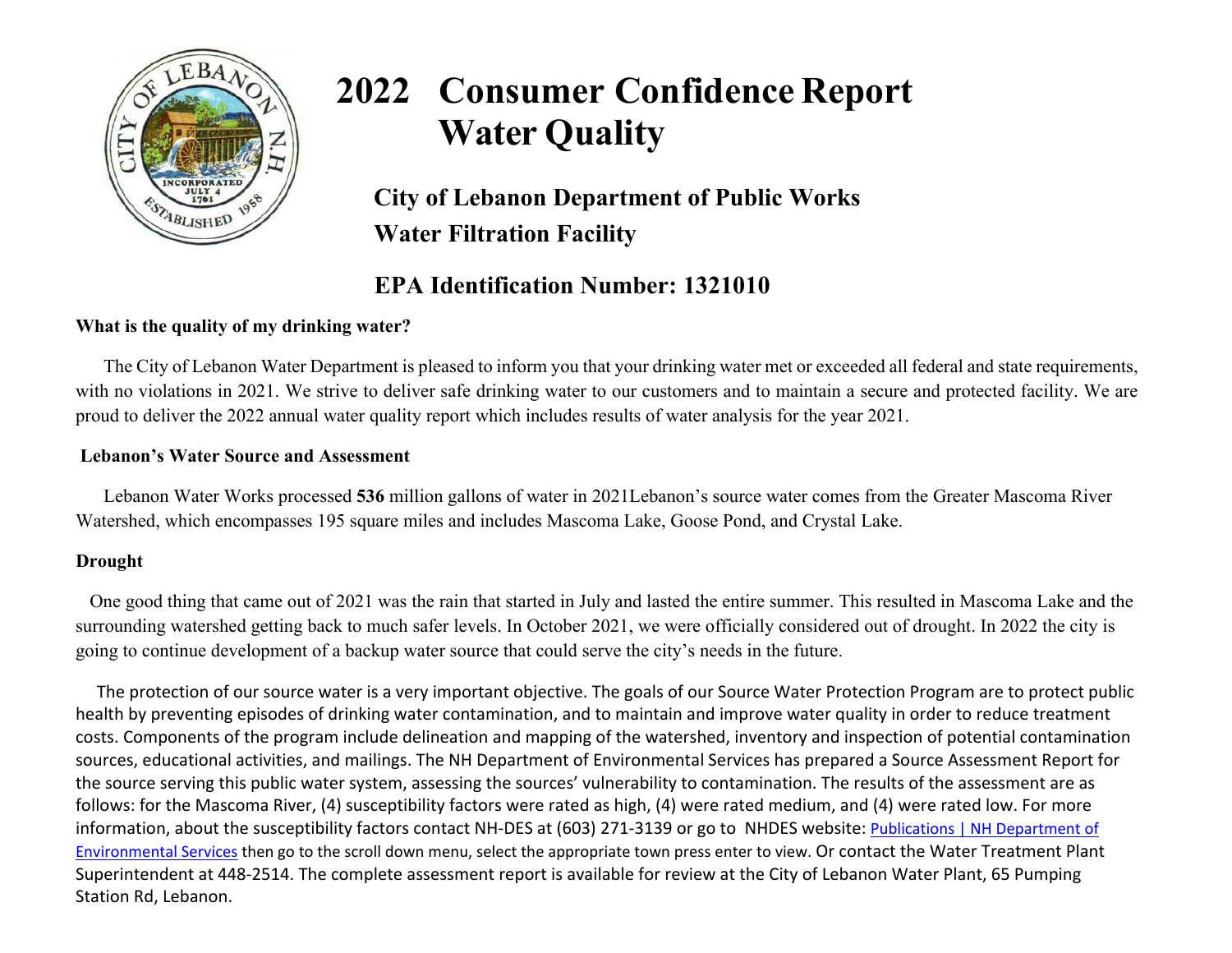#### **Water Treatment Plant**

 Lebanon treats your water with a conventional treatment process that utilizes coagulation, flocculation, sedimentation, filtration and disinfection to remove or reduce harmful contaminants that are or may be present in the source water. The facility provides a series of treatment steps; processes of coagulation, flocculation and sedimentation utilizes polyaluminum chloride and powdered activated carbon to remove naturally occurring contaminants that may include algae, which may affect taste and odor as well as reducing turbidity, bacteria and total organic carbon. Multi-media filtration, (sands and anthracite coal) is used to remove particles and microbes that escape the sedimentation process. Sodium hypochlorite (a liquid form of chlorine), is used to disinfect water. In addition, sodium carbonate (soda ash) is added to increase pH, calcium carbonate hardness, and alkalinity. Sodium bicarbonate is added to further raise alkalinity to increase buffer capacity for corrosion control. Sodium fluoride is added to promote dental health.

 To further reduce lead levels in your drinking water, the Lebanon water dept. is preparing to add a new chemical, polyphosphate, to the treatment process beginning in early summer of 2022. This is aimed at forming a natural protective barrier between lead pipes and the water we consume. It will reduce or eliminate potential lead and copper leaching from household plumbing. This should ensure we meet the new revised lead and copper rule being enacted by the EPA. You should see no physical change in your water quality other than a slightly lower Ph. The "poly" part of this chemical should reduce/ eliminate iron and manganese staining also.

#### **Water main construction & rehabilitation**

 2021 saw the completion of 21 years of construction to separate combined sewer/stormwater overflows (CSO), while also replacing approximately 14 miles of extremely old water mains and over 1,000 house service connections! This has been a major improvement in maintaining quality drinking water for our customers.

## **PFAS**

 By now everyone has heard the term PFAS and that there has been some contamination of drinking water in other parts of our state. Here in Lebanon, if PFAS were present, our treatment process should remove it. We tested our source water in 2019 & 2020 and found no trace of PFAS in our source water. With that good news, the NHDES has issued us a waiver for reduced monitoring for PFAS.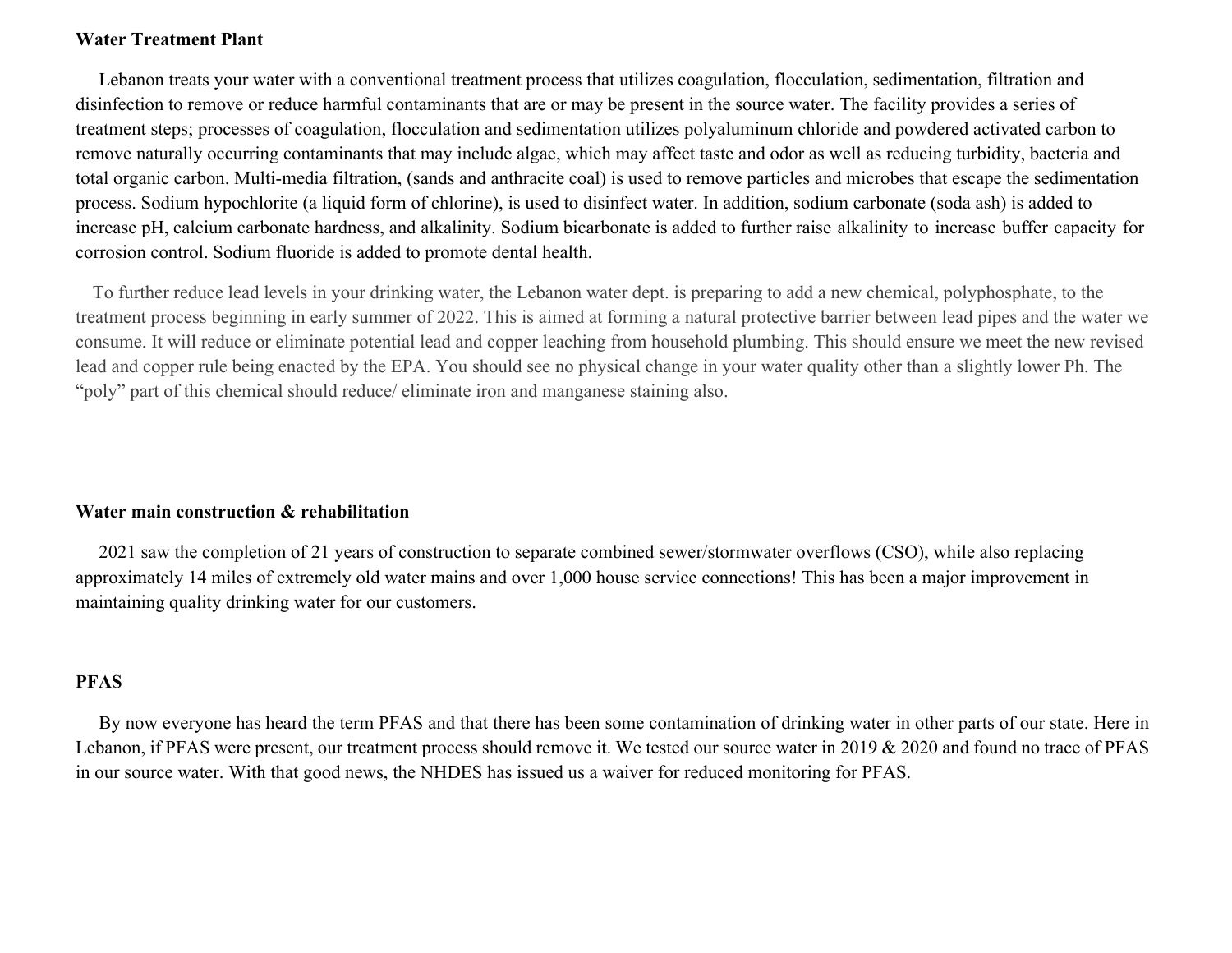## **Where Can I get More Information?**

For more information about your drinking water contact the Water Treatment Plant Superintendent at (603) 448-2514, or in writing to: Water Plant 65 Pumping Station Road, Lebanon, NH 03766. Also, you may visit our website at<https://lebanonnh.gov/390/Water-Plant> . Additional information is available from the Safe Drinking Water Hotline (800-426-4791).

 You are welcome and encouraged to attend Lebanon City Council meetings on the 1st and 3rd Wednesdays of each month. The meetings begin at 7:00 p.m. and are held in City Council Chambers unless otherwise announced. City Council Chambers are located in City Hall, 51 North Park Street, Lebanon, NH 03766. Visit [https://lebanonnh.gov o](https://lebanonnh.gov/)r call City manager's office at (603) 448-4220 for more information.

#### **Do I need to take special precautions?**

 Some people may be more vulnerable to contaminants than the general population. Immunocompromised persons, such as persons with cancer undergoing chemotherapy, persons who have undergone organ trans-plants, people with HIV/AIDS or other immune system disorders, some elderly, and infants can be particularly at risk from infections. These people should seek advice about drinking water from their health care providers. EPA/CDC guidelines on appropriate means to lessen the risk of infection by Cryptosporidium and other microbial contaminants are available from the Safe Drinking Water Hotline (1-800-426-4791).

#### **Why are contaminants in my water?**

 Drinking water, including bottled water, may reasonably be expected to contain at least small amounts of contaminants. The presence of contaminants does not necessarily indicate that water poses a health risk. More information about contaminants and potential health effects can be obtained by calling the

US Environmental Protection Agency's Safe Drinking Water Hotline (1-800-426-4791).

#### **Description of drinking water contaminants**

The sources of drinking water (both tap water and bottled water) include rivers, lakes, streams, ponds, reservoirs, springs, and wells. As water travels over the surface of the land or through the ground, it dissolves naturally-occurring minerals and, in some cases, radioactive material, and can pick up substances resulting from the presence of animals or from human activity. Contaminants that may be present in source water include:

**Microbial contaminants**, such as viruses and bacteria, which may come from sewage treatment plants, septic systems, agricultural livestock operations, and wildlife.

**Inorganic contaminants**, such as salts and metals, which can be naturally occurring or result from urban storm water runoff, industrial or domestic wastewater discharges, oil and gas production, mining, or farming.

**Pesticides and herbicides**, which may come from a variety of sources such as agriculture, urban storm water runoff, and residential uses.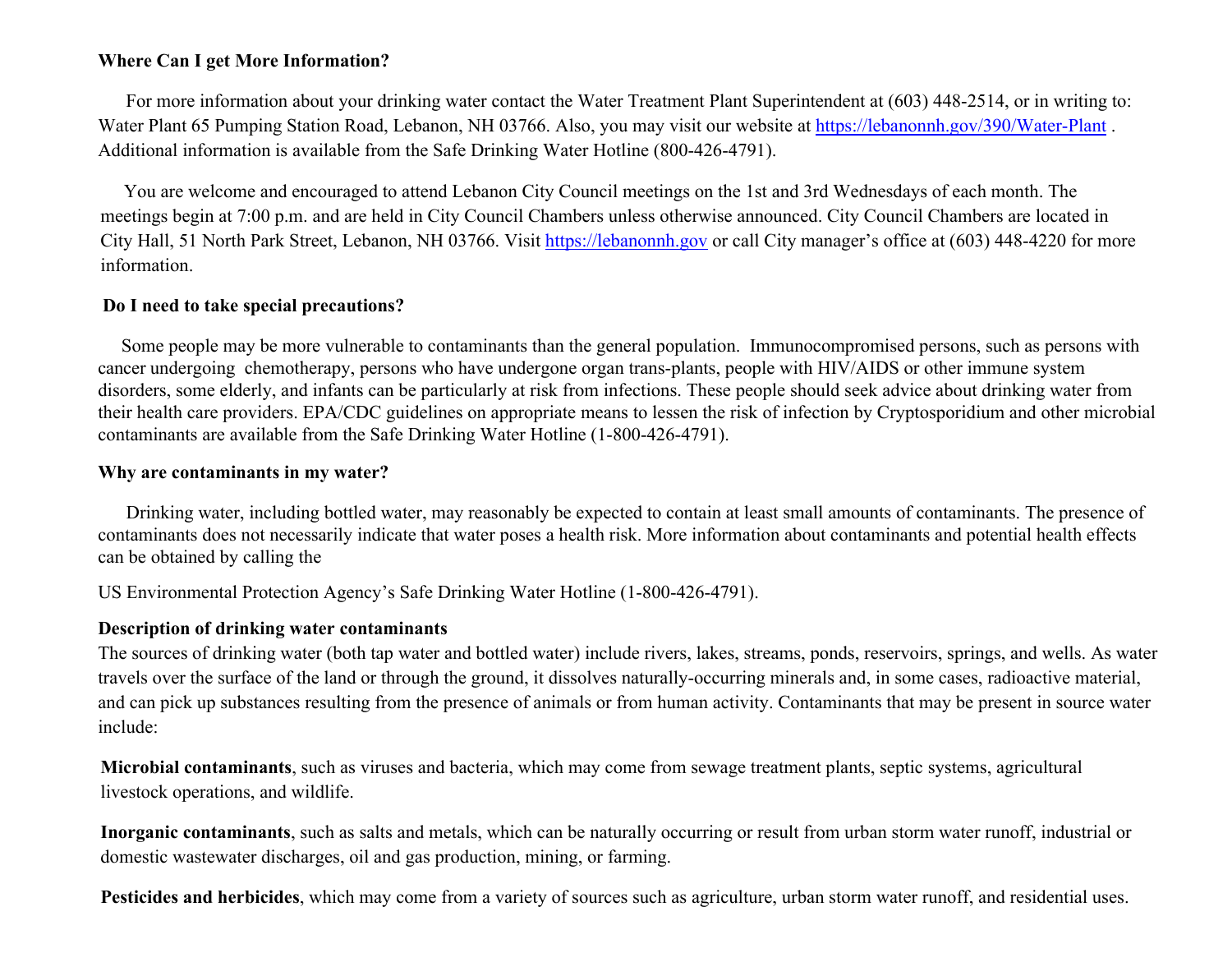**Organic chemical contaminants**, **including per- and polyfluoroalkyl substances, synthetic and volatile organic chemicals**, which are byproducts of industrial processes and petroleum production, and can also come from gas stations, urban storm water runoff, and septic systems.

**Radioactive contaminants**, which can be naturally-occurring or be the result of oil and gas production and mining activities. **Cryptosporidium,** is a microbial pathogen found in surface water throughout the U.S. Although filtration removes Cryptosporidium, the most commonly-used filtration methods cannot guarantee 100 percent removal. Our monitoring indicates the presence of these organisms in our source water. Current test methods do not allow us to determine if the organisms are dead or if they are capable of causing disease. Ingestion of Cryptosporidium may cause cryptosporidiosis, an abdominal infection. Symptoms of infection include nausea, diarrhea, and abdominal cramps. Most healthy individuals can overcome the disease within a few weeks. However, immuno-compromised people, infants and small children, and the elderly are at greater risk of developing life threatening illness. We encourage immuno-compromised individuals to consult their doctor regarding appropriate precautions to take to avoid infection. Cryptosporidium must be ingested to cause disease, and it may be spread through means other than drinking water. **In order to ensure that tap water is safe to drink**, EPA prescribes regulations which limit the amount of certain contaminants in water provided by public water systems. The United States Food and Drug Administration (FDA) regulations establish limits for contaminants in bottled water which must provide the same protection for public health.

## **Additional information on Lead**

**Lead:** If present, elevated levels of lead may cause serious health problems, especially for pregnant women and young children. Lead in drinking water is primarily from materials and components associated with service lines and home plumbing. This water system is responsible for high quality drinking water, but cannot control the variety of materials used in your plumbing components. When your water has been sitting for several hours, you can minimize the potential for lead exposure by flushing cold water from your tap for at least 30 seconds before using water for drinking or cooking. Do not use hot water for drinking and cooking. If you are concerned about lead in your water, you may wish to have your water tested. Information on lead in drinking water, [testing methods,](https://www.epa.gov/ground-water-and-drinking-water/basic-information-about-lead-drinking-water)  [and steps you can take to minimize exposure is available from the Safe Drinking Water H](https://www.epa.gov/ground-water-and-drinking-water/basic-information-about-lead-drinking-water)otline or at

[https://www.epa.gov/ground-](http://www.epa.gov/ground-water-and-drinking-water/basic-information-about-lead-drinking-water)water-[and-drinking-water/basic-information-about-lead-drinking-water](http://www.epa.gov/ground-water-and-drinking-water/basic-information-about-lead-drinking-water)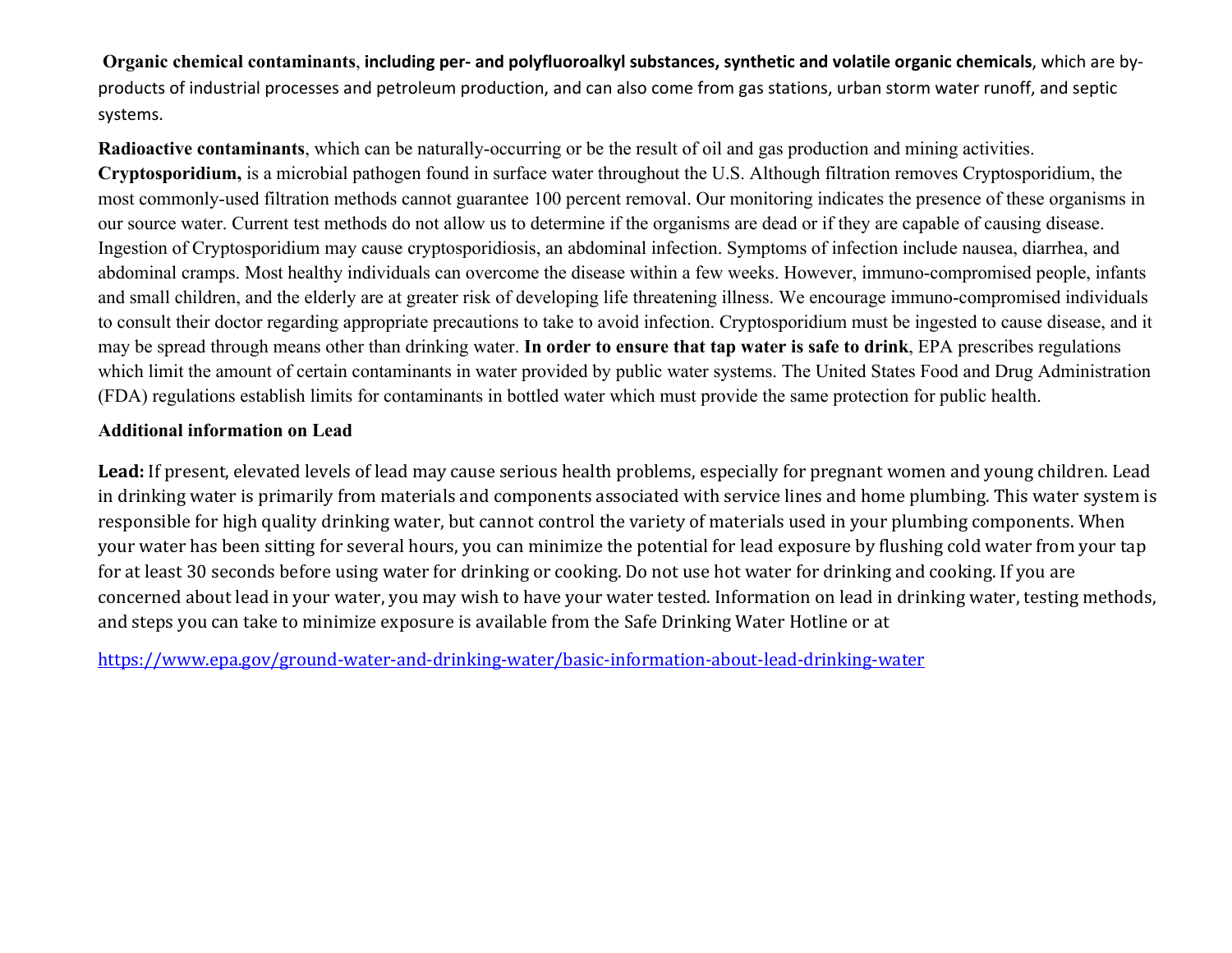# **Water Quality Table**

# DETECTED WATER QUALITY RESULTS

| <b>Microbiological Contaminants</b>  |                                             |                    |            |                                                                          |             |                              |                 |                                                                                                                                                                                                                |
|--------------------------------------|---------------------------------------------|--------------------|------------|--------------------------------------------------------------------------|-------------|------------------------------|-----------------|----------------------------------------------------------------------------------------------------------------------------------------------------------------------------------------------------------------|
| Contaminant                          | <b>Level Detected</b>                       | Range              | Unit       | <b>MCL</b>                                                               | <b>MCLG</b> | <b>Violation</b><br>(yes/no) | Year<br>Sampled | <b>Likely Source of</b><br>Contamination<br>and Health Effects                                                                                                                                                 |
| <b>Turbidity</b>                     | $0.225$ NTU<br>highest<br>level<br>recorded | 0.036 to 0.225 NTU | <b>NTU</b> | <b>TT</b><br>$0.3$ NTU<br>$95%$ of<br>operating<br>time and<br>never 1.0 | N/A         | N <sub>O</sub>               | 2021            | Soil runoff. Turbidity has no<br>direct health effect. However<br>turbidity can interfere with<br>disinfection and provide a<br>medium for microbial<br>growth.<br>Therefore turbidity is<br>highly regulated. |
| <b>Total Organic Carbon</b><br>(TOC) | 2.2 PPM average                             | 1.8 to 2.5 PPM     | <b>PPM</b> | <b>TT</b>                                                                | N/A         | NO                           | 2021            | Naturally present in the<br>environment. TOC has no<br>health effects. However TOC<br>provides a medium for the<br>formation of disinfection<br>byproducts.                                                    |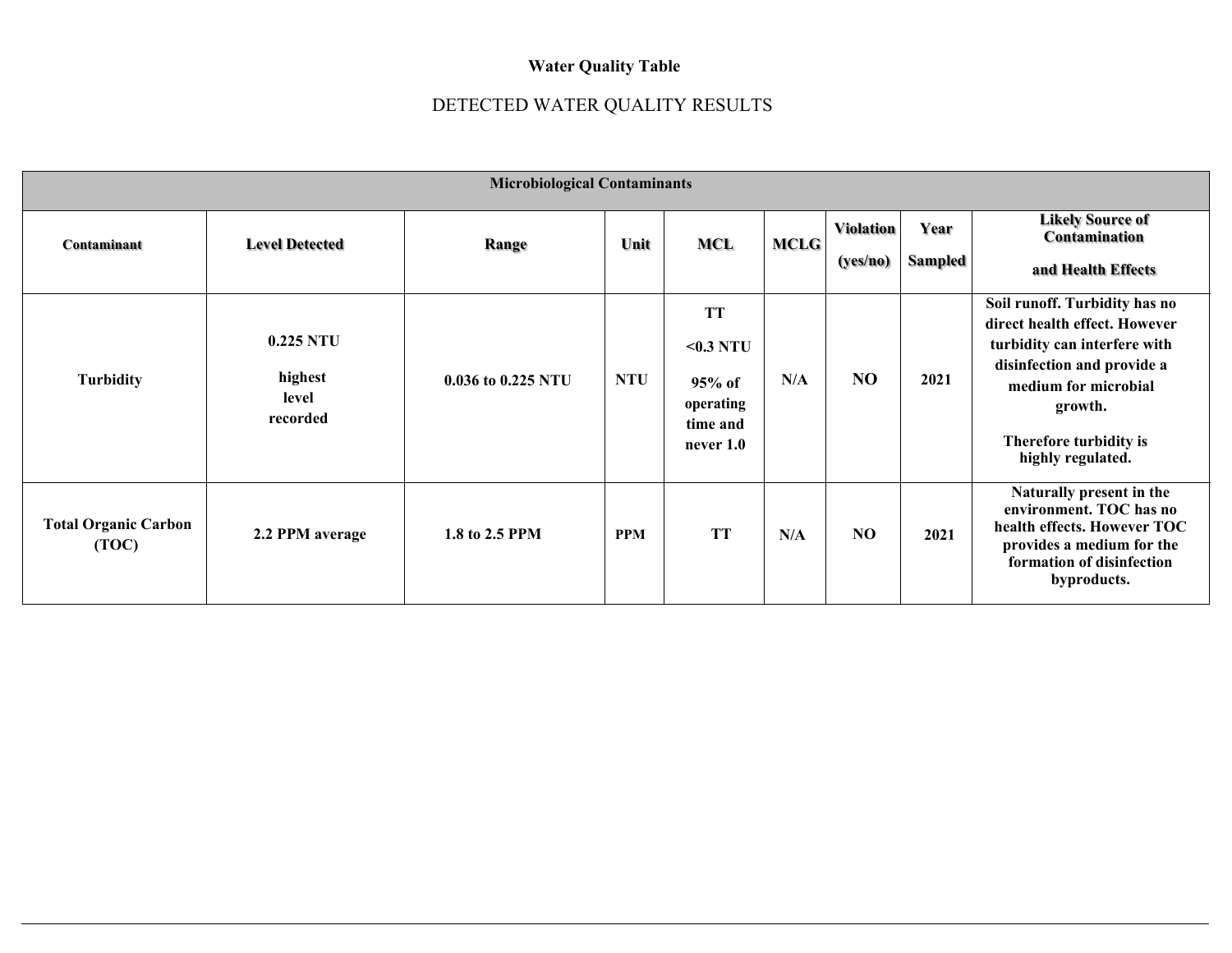| <b>Inorganic Contaminants</b>   |                  |                                                                   |                              |                         |                         |                |      |                                                                                                                                                                                                                                           |  |
|---------------------------------|------------------|-------------------------------------------------------------------|------------------------------|-------------------------|-------------------------|----------------|------|-------------------------------------------------------------------------------------------------------------------------------------------------------------------------------------------------------------------------------------------|--|
| <b>Barium</b>                   | 0.013 PPM        |                                                                   | <b>PPM</b>                   | $\overline{2}$          | $\mathbf{2}$            | N <sub>O</sub> | 2021 | Erosion of natural deposits, discharge<br>from drilling wastes and metal refineries.<br>Some people who drink water containing<br>barium in excess of the MCL over<br>many years could experience an<br>increase in their blood pressure. |  |
| **Fluoride                      | 0.69 PPM average | 0.65 to 0.82 PPM                                                  | <b>PPM</b>                   | $\overline{\mathbf{4}}$ | 4                       | N <sub>O</sub> | 2021 | Natural deposits.<br>Water additive to promote<br>dental health.                                                                                                                                                                          |  |
| <b>Chlorine</b>                 | 0.63 PPM average | 0.23 to 1.17                                                      | <b>PPM</b>                   | $\overline{\mathbf{4}}$ | $\overline{\mathbf{4}}$ | N <sub>O</sub> | 2021 | Water disinfectant additive used<br>to control microbes.                                                                                                                                                                                  |  |
| <b>Additional testing UCMR4</b> |                  |                                                                   |                              |                         |                         |                |      |                                                                                                                                                                                                                                           |  |
| Methxyethanol                   | <b>.48 PPB</b>   | $<0.40$ PPB to 0.48 PPB                                           | <b>PPB</b>                   | None at this<br>time    |                         | N <sub>O</sub> | 2018 | Used in a number of consumer<br>products, such as synthetic<br>cosmetics, perfumes,<br>fragrances, hair preparations<br>and skin lotions.                                                                                                 |  |
| Cryptosporidium                 | .09 Cysts/L      | Level detected was in one of 24<br>samples collected over 2 years | (O <sub>0</sub> )<br>Cysts/L | <b>TT</b>               | $\bf{0}$                | NO             | 2018 | ** See note above                                                                                                                                                                                                                         |  |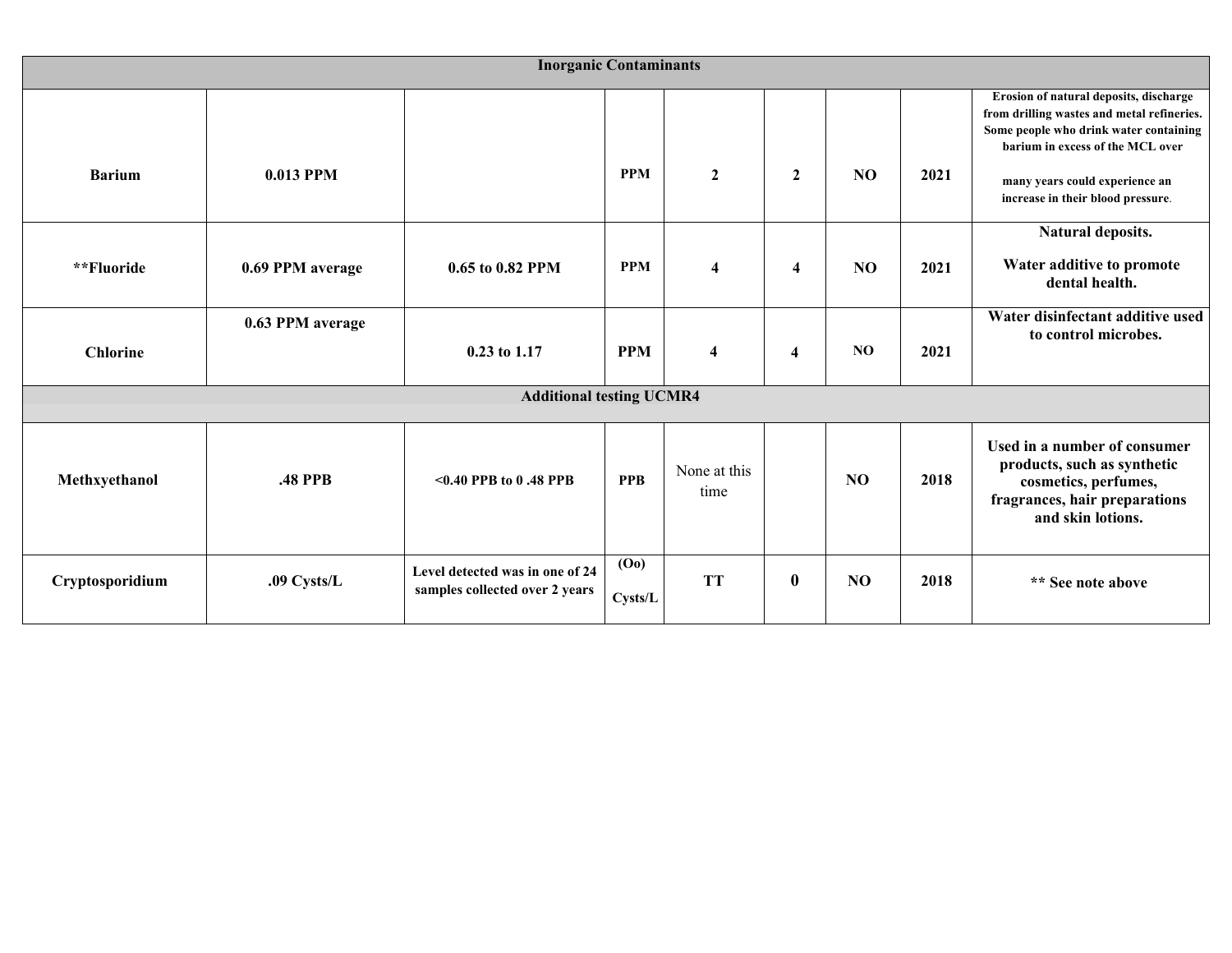| <b>Volatile Organic Contaminants</b>   |                                                       |                            |            |                                                        |          |     |      |                                                                                                                                                          |  |  |
|----------------------------------------|-------------------------------------------------------|----------------------------|------------|--------------------------------------------------------|----------|-----|------|----------------------------------------------------------------------------------------------------------------------------------------------------------|--|--|
| Haloacetic<br><b>Acids</b><br>(HAA5's) | 29 PPB average                                        | <b>PPB</b><br>18 to 40 PPB |            | <b>60 PPB</b>                                          | N/A      | NO. | 2021 | Disinfection byproducts, a result of<br>drinking water chlorination.                                                                                     |  |  |
| <b>Total</b><br><b>Trihalomethanes</b> | 57 PPB average                                        | 29 to 91 PPB               | <b>PPB</b> | <b>80 PPB</b>                                          | N/A      | NO. | 2021 |                                                                                                                                                          |  |  |
| Lead and copper                        |                                                       |                            |            |                                                        |          |     |      |                                                                                                                                                          |  |  |
| Lead                                   | 2 PPB $\omega$ the 90 <sup>th</sup><br>percentile     | $\leq 1$ to 6 PPB          | <b>PPB</b> | $AL=15$ PPB<br>$\omega$ 90 <sup>th</sup><br>percentile | $\bf{0}$ | NO  | 2020 | Erosion of natural deposits. Corrosion of<br>fittings and household plumbing systems.<br>Lead & Copper sampling is required on 3<br>year intervals.      |  |  |
| Copper                                 | 0.096 PPM $\omega$ the 90 <sup>th</sup><br>percentile | 0.013 to .16 PPM           | <b>PPM</b> | $AL=1.3$ PPM<br>$(200^{\text{th}})$<br>percentile      | 1.3      | NO  | 2020 | Erosion of natural deposits. Corrosion of<br>piping and household plumbing.<br>Leaching from wood preservatives.<br>Next round of analysis will be 2023. |  |  |

| <b>Secondary Contaminants</b> |                |                       |            |             |                 |                 |                                       |  |  |
|-------------------------------|----------------|-----------------------|------------|-------------|-----------------|-----------------|---------------------------------------|--|--|
| substance or<br>parameter     | level detected | range of<br>detection | unit       | <b>SMCL</b> | violation       | year<br>sampled | noticeable effects above SMCL         |  |  |
| Sulfate                       | 5.4            |                       | <b>PPM</b> | 250         | NO              | 2021            | salty taste                           |  |  |
| Manganese                     | 0.0088         |                       | <b>PPM</b> | 0.05        | NO <sub>1</sub> | 2021            | black to brown staining, bitter taste |  |  |
| <b>Chloride</b>               | 39             |                       | <b>PPM</b> | <b>250</b>  | NO <sub>1</sub> | 2021            | salty taste                           |  |  |
| Zinc                          | 0.0063         |                       | <b>PPM</b> | 5.0         | NO.             | 2021            | metallic taste                        |  |  |
| Sodium                        | 31             |                       | <b>PPM</b> | 100-250     | N <sub>O</sub>  | 2021            | salty taste                           |  |  |